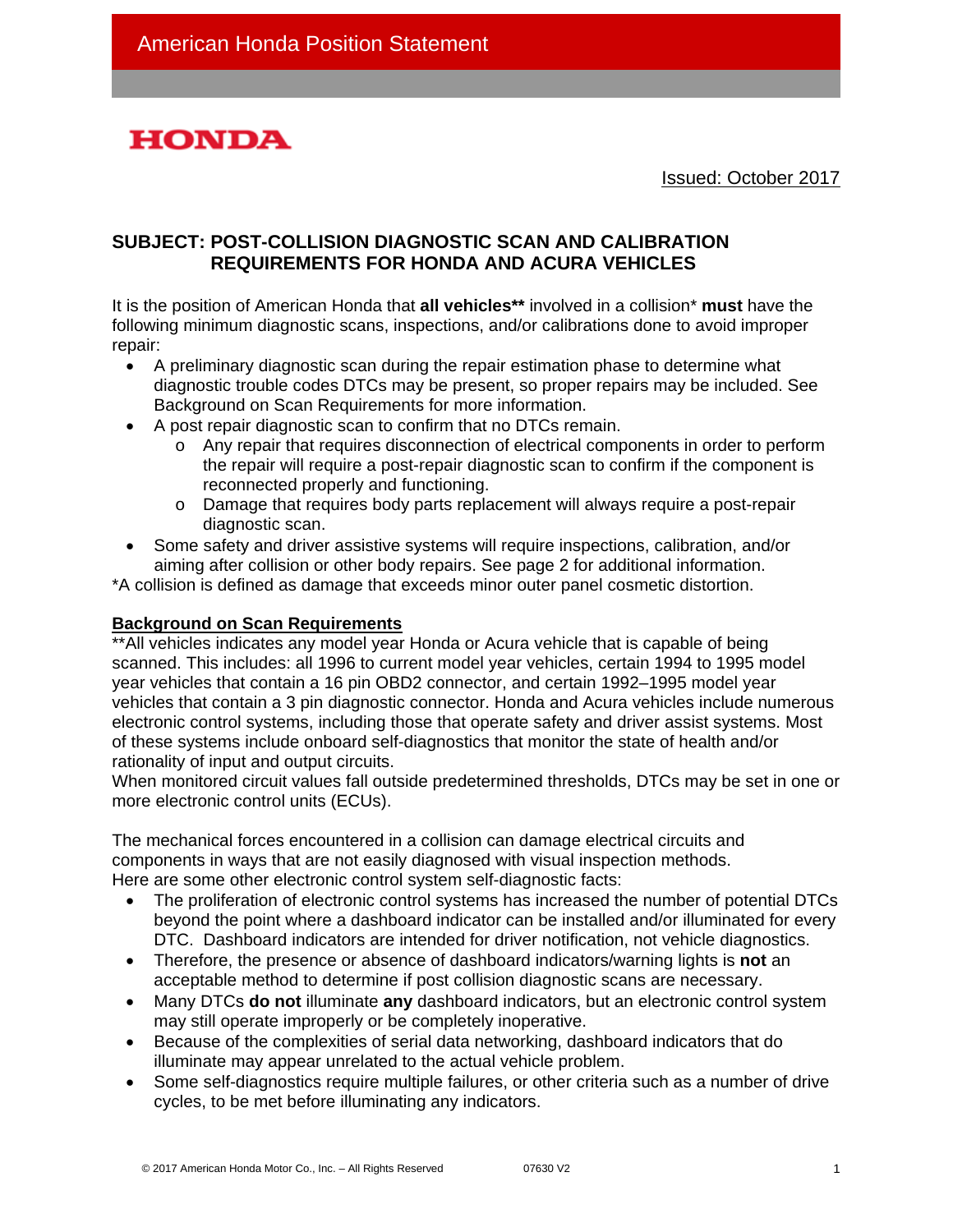• Low battery voltage and/or repair procedures may inadvertently set multiple DTCs. Clear the DTCs, and determine which ones reset after battery voltage is stabilized.

## **Diagnostic Recommendations**

The **recommended** way to accurately determine the post-collision status of all Honda and Acura vehicle electronic control systems is with the i-HDS.

- The i-HDS has an All DTC Check feature that will scan available electronic control systems for DTCs in one operation.
- American Honda does not test other scan tools and cannot comment on their capabilities or accuracy.

NOTE: Not all electronic control systems can be scanned using the i-HDS. For example, Honda LaneWatch™ and earlier model air conditioning and climate control systems have self-contained diagnostics that are not accessible using the i-HDS. For systems such as these, refer to the published diagnostic procedures in the appropriate service information available on the Honda Independent Repair/ServiceExpress website: [\(techinfo.honda.com\)](https://techinfo.honda.com/).

#### **Inspection/Calibration/Aiming Requirements**

Safety and driver assistive systems that will require inspections, calibration, and/or aiming after collision or other body repairs include, but are not limited to the following:

#### After reconnecting the 12-volt battery:

After collision repairs are complete and the battery is reconnected, some electrical systems may not operate properly. These may include, but are not limited to the following:

- Navigation systems
- Engine idle speed learn
- Power window, power tailgate, moonroof, power sliding door position and/or pinch detection
- Keyless access and immobilizer/security systems

Since the reset procedures vary by vehicle and system, enter the vehicle information into ServiceExpress and search the keyword **Reset**. This search will retrieve a list of reset procedures required after parts replacement and/or a battery disconnect. Some reset procedures can be done without special tools. Others may require scan tool software.

#### Front Passenger's Seat Weight Sensor - Inspections and Calibration:

These sensors control passenger's front airbag operation and the PASSENGER AIRBAG OFF indicator based on the occupant's weight. Like any scale, weight sensors are a precision device.

- The service information may refer to these sensors as the seat weight sensor (SWS) system or occupant detection system (ODS), depending on model and year.
- This inspection requires a scan tool to fully check the seat weight sensor's operation using the following criteria:
	- $\circ$  Empty front passenger seat weight to confirm the sensors can detect this condition
	- o Seat weight with a known calibration weight amount if necessary
- This check **must** be done after **any** collision, regardless of damage, even if no airbags deployed.
- The check confirms sensor operation and that no binding or damage exists in the relationship between the seat frame, weight sensors, and floor pan.
- Weight sensor calibration is also required when front passenger seat components have been removed or replaced. Refer to the service information for procedures.